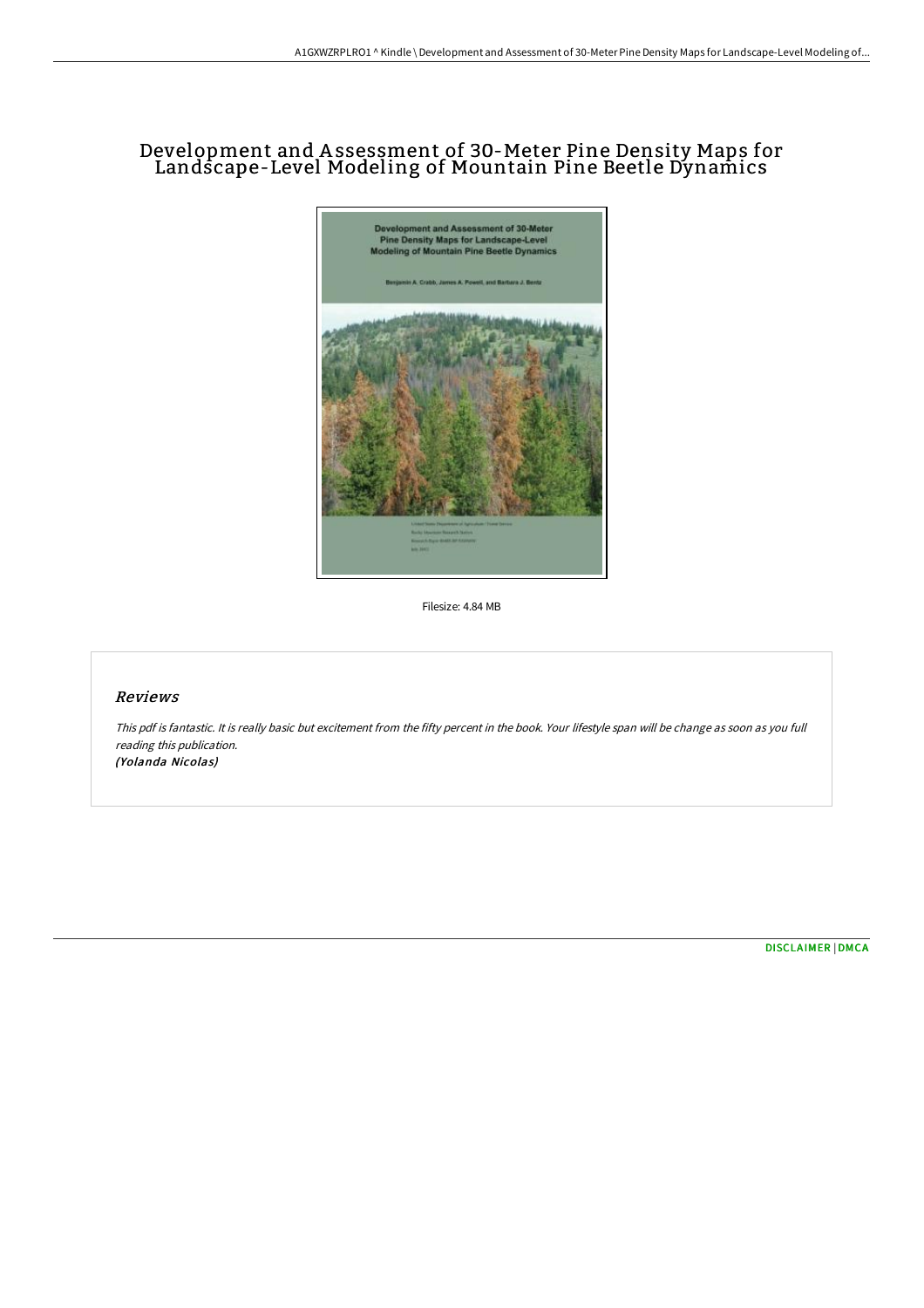## DEVELOPMENT AND ASSESSMENT OF 30-METER PINE DENSITY MAPS FOR LANDSCAPE-LEVEL MODELING OF MOUNTAIN PINE BEETLE DYNAMICS



To save Development and Assessment of 30-Meter Pine Density Maps for Landscape-Level Modeling of Mountain Pine Beetle Dynamics PDF, make sure you refer to the link under and save the document or have access to other information which might be highly relevant to DEVELOPMENT AND ASSESSMENT OF 30-METER PINE DENSITY MAPS FOR LANDSCAPE-LEVEL MODELING OF MOUNTAIN PINE BEETLE DYNAMICS book.

Createspace, United States, 2015. Paperback. Book Condition: New. 279 x 216 mm. Language: English . Brand New Book \*\*\*\*\* Print on Demand \*\*\*\*\*.Forecasting spatial patterns of mountain pine beetle (MPB) population success requires spatially explicit information on host pine distribution. We developed a means of producing spatially explicit datasets of pine density at 30-m resolution using existing geospatial datasets of vegetation composition and structure. Because our ultimate goal is to model MPB population success, three study areas in the western United States that have experienced recent MPB outbreaks were used for evaluation. Pine density estimates for each study area were compared to measures of cumulative MPB-caused pine mortality summarized from annual Aerial Detection Surveys (ADS). ADS data provide spatial and temporal representations of MPB-caused pine mortality collected by observers in fixed wing aircraft and are the most readily available estimates of landscape-scale impacts of MPB. Regression analyses using LANDFIRE ecological systems classifications (EVTs) as units of analysis showed that the best pine density estimates explained 75 to 98 of cumulative MPB-caused tree mortality.

 $PDF$ Read Development and Assessment of 30-Meter Pine Density Maps for [Landscape-Level](http://techno-pub.tech/development-and-assessment-of-30-meter-pine-dens.html) Modeling of Mountain Pine Beetle Dynamics Online

Download PDF Development and Assessment of 30-Meter Pine Density Maps for [Landscape-Level](http://techno-pub.tech/development-and-assessment-of-30-meter-pine-dens.html) Modeling of Mountain Pine Beetle Dynamics